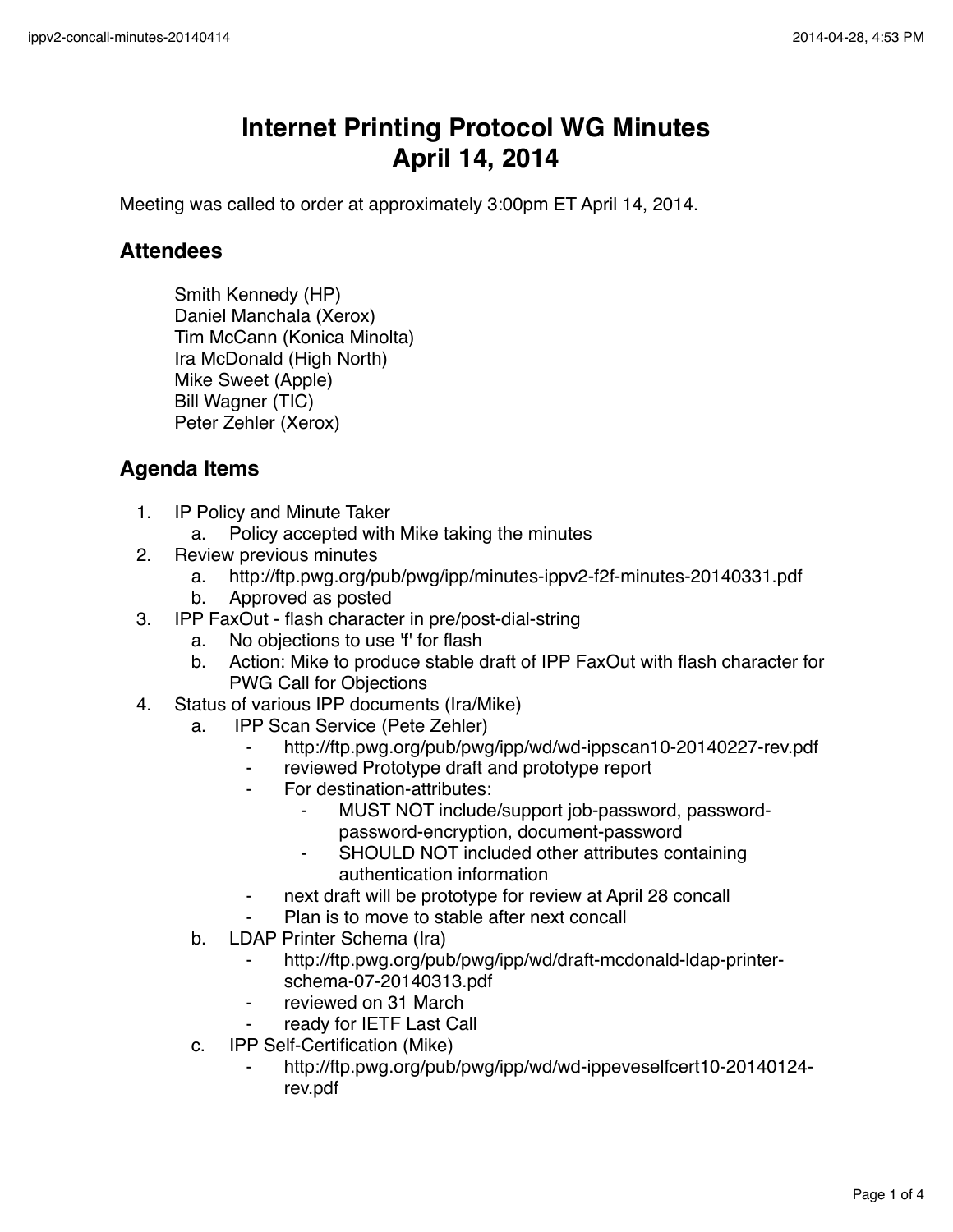- ⁃ http://www.pwg.org/archives/ipp/2014/017935.html
- schedule for live PWG web support late May?
- d. IPP Shared Infrastructure Extensions (Mike)
	- http://ftp.pwg.org/pub/pwg/ipp/wd/wd-ippsix10-20140226-rev.pdf
	- ⁃ Prototoype draft
		- waiting for prototype reports
- e. IPP Finishings v2.0 (Mike)
	- ⁃ http://ftp.pwg.org/pub/pwg/ipp/wd/wd-ippfinishings20-20140116 rev.pdf
	- ⁃ Ira/Mike still need to cross-check w/ Finisher MIB (RFC 3805)
	- Action: Mike to release a prototype draft of FIN2
- 5. Review of IETF IPP over HTTPS Binding and 'ipps' URI Scheme (Ira)
	- a. http://ftp.pwg.org/pub/pwg/ipp/wd/draft-mcdonald-ipps-urischeme-11-20140407.pdf
	- b. completed edits from IPP WG review on 31 March
	- c. Line 542 in section 5.3 make "at https://www.cups.org" a proper informative reference [CUPS] (other places too)
	- d. Line 629: "The fourth 'ipps' URI ..." (not the third)
- 6. Review of IPP Implementor's Guide v2.0 (Smith)
	- a. http://ftp.pwg.org/pub/pwg/ipp/wd/wd-ippig20-20140410-rev.pdf
	- b. first Prototype draft
	- c. waiting for prototype reports
	- d. Abstract: Double period at end of sentence...
	- e. Table of contents issue between 5.8.11 and 5.8.12 bad heading?
	- f. 5.9: Drop "with ..." from heading
	- g. 3.1, line 272: "implementors will benefit from ..."
	- h. 3.2.2:
		- ⁃ "Developer Implementing IPP Printer Support"
			- "In reading this IPP Implementor's Guide v2.0, ..."
	- i. 3.3:
		- ⁃ "The following are out of scope for this specification:"
		- ⁃ Item 1: "Definitions of extensions or modifications to the Internet Printing Protocol"
		- Item 2: User experience is definitely out of scope: "Normative statements regarding user experience."
		- ⁃ Item 3: "Definitions of new file formats or modifications of existing file formats" (see IPP Everywhere)
		- Item 4: "Definitions of extensions or modifications to the HyperText Transport Protocol"
	- j. 3.4:
		- Item 1: "server" -> "Printer" (check globally for any IPP usage, should be Printer. For HTTP server is OK)
		- Item 2: "Enumerate a series of implementation alternatives"
		- Item 3: "Rank those alternatives according to a qualitative grading scheme"
		- Include security topics and/or other content in document.
	- k. 4: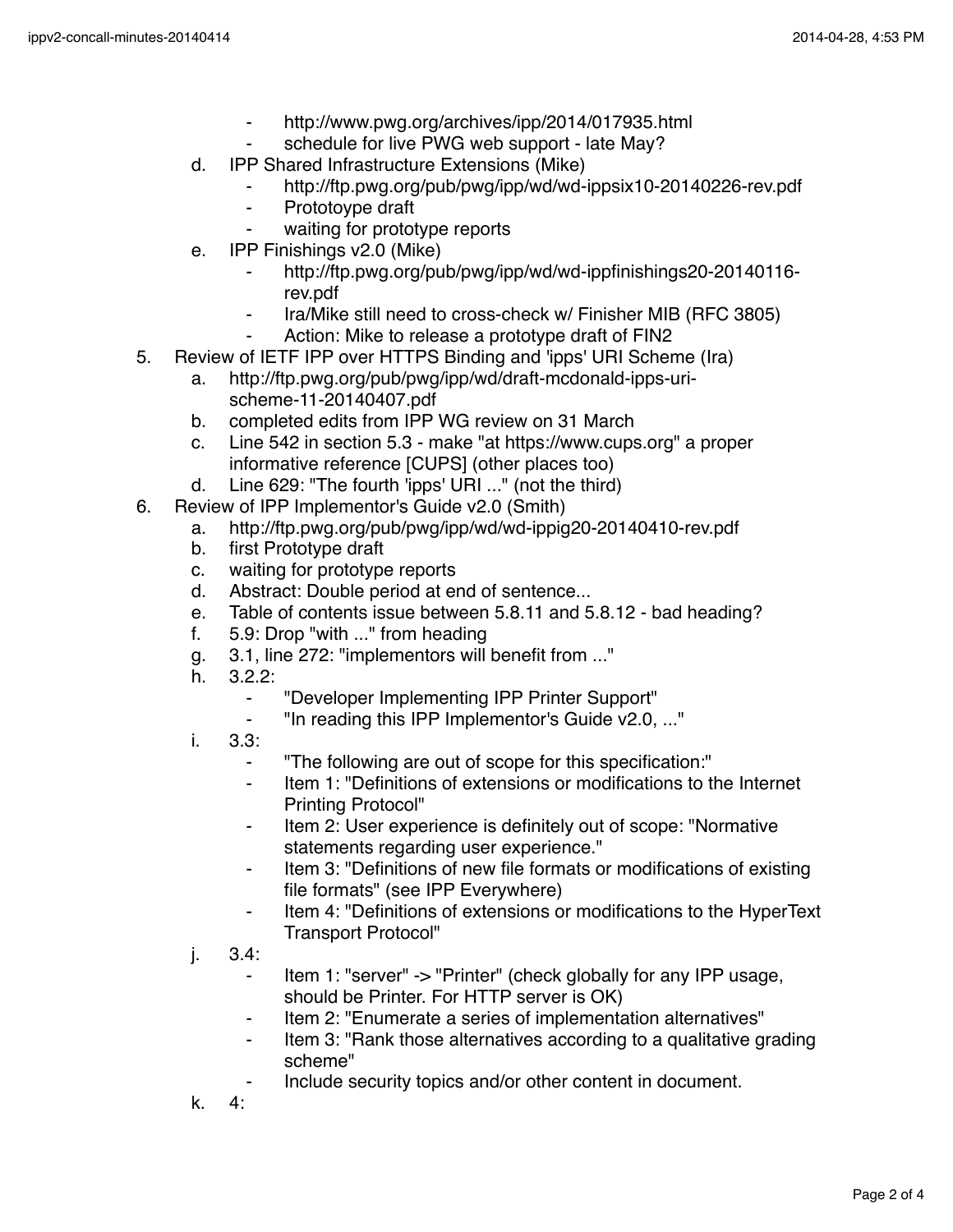- ⁃ Reword first paragraph, evaluating/discussing different alternatives, "number of" repeated.
- Line 304: "Most of the descriptions below ..."
- ⁃ Generally make more concise
- Break out example using Example style lines
- l. 4.1.1:
	- ⁃ Drop last sentence "While discovery protocols ..."
	- ⁃ "The URI identifies a specific resource which is relevant only on the host where the Printer Object resides."
	- ⁃ Drop "IPv4" and "DNS" ("as simple host names or network addresses."
	- Drop "Unfortunately, IPP currently does not ..."
	- Line 346: "enumerates the allowed URIs on the host system."
	- ⁃ Reword last paragraph make concise: here is the problem, here are the options for doing it:
	- Be positive/glass half full :)
	- BETTER: "with printer-uri with resource set to "/"", look at printeruri-supported, uri-authentication-supported, and uri-securitysupported to choose best match (first that matches)?
	- ⁃ Drop talk of Get-Printers/System Control Service, make current BETTER the BEST
	- Note: RFC 3382 defined printer-xri-supported is also available, but not widely implemented
- m. Global: "Alternatives" instead of "Options"
- n. 4.2
	- Line 423: "Selecting a Printer can be misleading if the user isn't allowed access to it."
	- Drop current best, promote current "better" to "best"
- o. Global: Reduce alternatives where possible by saying "do everything in Foo, and then do ..." (e.g. if BEST is BETTER + one new operation, just show the delta)
- p. 4.3:
	- ⁃ "Get Printer Capabilities"
	- ⁃ BAD = making a single assumption about capabilities of all printers, blindly sending documents as-is (e.g. plain text, PostScript, etc.)
		- Current BAD -> POOR, include example of static PPD files
- q. Stopped at section 4.3

## **Next Steps / Open Actions**

- Next IPP conference call April 28, 2014 at 3pm ET
- Joint IPP/Cloud conference call May 5, 2014 at 3pm ET
- IPP face-to-face meetings May 13, 2014 at 2:15pm PT and May 15, 2014 AT 9am PT
- Action: Mike to produce stable draft of IPP FaxOut with flash character for PWG Call for Objections